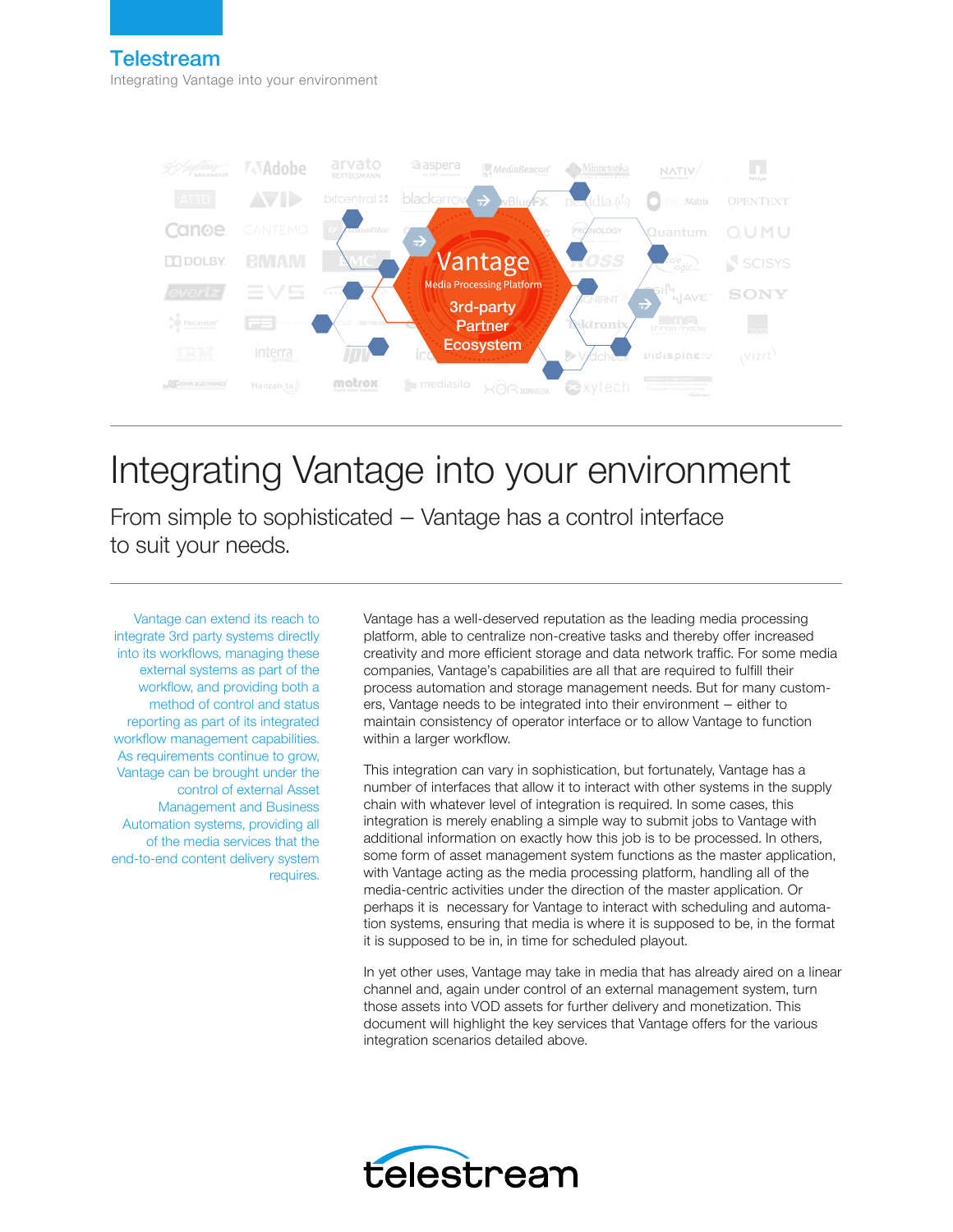Integrating Vantage into your environment

#### Vantage integration services

#### Work Orders

The simplest form of external Vantage workflow control is based upon a workorder; essentially a spreadsheet, with the columns representing "variables" and the rows representing "jobs". Vantage executes the workflow as directed by the variables contained in the Work Order. Use of this control system requires no external programming skills - operators can be given a template which they fill out and submit to Vantage, and Vantage does the rest. This method is particularly applicable to repetitive workflow requirements with variables not found within file header or file path metadata. In this regard, Work Orders can be considered to be a "push" model, sending variable information to Vantage at the initiation of the job. Possible use cases include:

- Adding descriptive metadata that is to be published to an XML file, pushed to a 3rd party application, or published on a social media site.
- Entering descriptive metadata for Workflow decision making
- Extracting text or CSV metadata from a 3rd party application, thus bypassing the API
- Entering readable text for use in slates and visible watermark.

If a "pull" model is required, or if the variables to be submitted are in XML or JSON form, then the next level up in control sophistication is the use of the Vantage Extract Action as part of the workflow.



Execute Vantage workflow based on an XML file a workorder

# Extract Action

The Extract Action is similar to a Work Order in that it supplies variable parameter values to the workflow for use in later processing stages. In this model, on initiation of a job, the workflow will extract parameters from an external XML or JSON document to supply to the job as variables (as opposed to the CSV document used in the Work Order case). The XML or JSON document may be supplied at the initiation of the job, or the workflow can be instructed to go obtain the document via a web service call detailed within the workflow itself. In both cases, Vantage will extract the information needed to run the job from the structured metadata contained in the XML or JSON file and adjust its processing accordingly. Of particular value in this action is the fact that the XML or JSON metadata, can be unstructured. The Extract Action is used to define a set of variables which are parsed from these unstructured XML or JSON files. Possible use cases include:

• Parsing Variables from JSON or XML files that could be then published in a 3rd party application, such as an asset management application, or published to a destination site such as a social media platform

"cuid" value="3D08C39F-7035-48EE-8D98-A90FEA42DAE9"/>

| <primary type="guid" value="3D08C39F-7035-48EE-8D98-A90FEA42DAE9"></primary> |
|------------------------------------------------------------------------------|
| <looklist></looklist>                                                        |
| <look id="3D08C39F-7035-48EE-8D98-A90FEA42DAE9" name=""></look>              |
| <lookmodules></lookmodules>                                                  |
| <module name="R3DIPS" order="0"></module>                                    |
| <iso type="int" value="800"></iso>                                           |
| <colorspace type="string" value="9A"></colorspace>                           |
| <gammaspace type="string" value="11A"></gammaspace>                          |
| <sharpness type="int" value="0"></sharpness>                                 |
| <denoise type="int" value="0"></denoise>                                     |
| <detail type="int" value="2"></detail>                                       |
| <deb type="bool" value="false"></deb>                                        |
| <blacklevel type="int" value="95"></blacklevel>                              |
| <whitelevel type="int" value="685"></whitelevel>                             |
| <drx type="float" value="0.00000"></drx>                                     |
| <flut type="float" value="0.00000"></flut>                                   |
| <shadow type="float" value="0.00000"></shadow>                               |
| <kelvin type="float" value="5000.00000"></kelvin>                            |
| <tint type="float" value="-16.00000"></tint>                                 |
| <saturation type="float" value="1.00000"></saturation>                       |
| <brightness type="float" value="0.00000"></brightness>                       |
| <contrast type="float" value="0.00000"></contrast>                           |
| <tonegamma type="float" value="0.60000"></tonegamma>                         |
| <exposurecompensation type="float" value="0.00000"></exposurecompensation>   |
| <liftgammagain></liftgammagain>                                              |
| $\langle$ 1ift>                                                              |
| <red type="float" value="0.00000"></red>                                     |
| <green type="float" value="0.00000"></green>                                 |
| <blue type="float" value="0.00000"></blue>                                   |
| $\langle$ /lift>                                                             |

Vantage can extract information from

The above 2 methods offer a simple way to introduce variables (control parameters) into a workflow in order to influence certain aspects of the processing. It is just as valuable to be able to extract information from a job in order to influence processes occurring after Vantage has completed its own work. This can be achieved through the use of Vantage's various "Notifier" actions. Of specific interest are the HTTP Notifier and the Webservices Notifier.

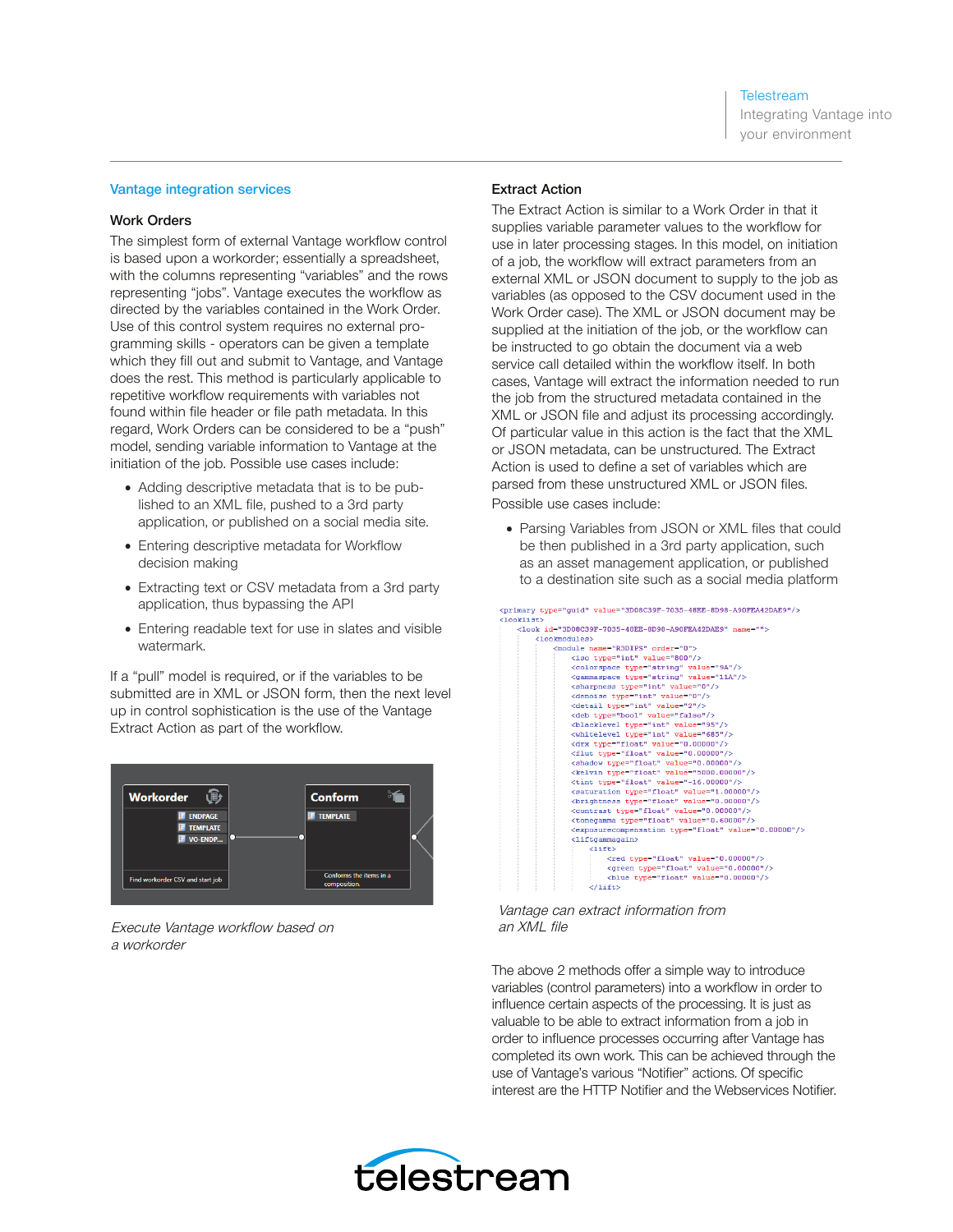Integrating Vantage into your environment

#### HTTP Notifier

The HTTP Notifier is used to invoke a POST, GET, PUT or DELETE command on a remote HTTP or HTTPS server.

The HTTP Notifier enables Vantage jobs to interact with an external service using the HTTP or HTTPS protocols (via the application/xml, text/xml or application/json standard encoded types). The HTTP Notifier provides the ability to POST information to the service or to GET information from the service. The intent of this component is to enable quasi-native Vantage integration with an external service via HTTP/HTTPS. As an example, the HTTP Notifier can be used to push job-based information to another system (such as media file processing status, updated file name, file paths, json structured metadata) or to pull information from another system for use in the job (for example, metadata about the file being processed).

|                                                    | <b>Notify</b><br>ForNotify<br><b>M</b> Original | <b>ForNotify</b><br><b>C</b> Original |                                                                              |             |           |
|----------------------------------------------------|-------------------------------------------------|---------------------------------------|------------------------------------------------------------------------------|-------------|-----------|
|                                                    |                                                 | <b>Notify: Send HTTP Notification</b> |                                                                              | м           |           |
|                                                    | Send HT                                         | Select the Notification type:         |                                                                              |             |           |
|                                                    |                                                 | Name                                  |                                                                              | Description |           |
|                                                    |                                                 | <b>Automation File Notifier</b>       | Creates a notification file based upon specific criteria.                    |             |           |
|                                                    |                                                 | <b>BXF File Notifier</b>              | Creates a BXF file based upon specific criteria.                             |             |           |
|                                                    |                                                 | Dolby DP600 Notifier                  | Submit workorders to a Dolby DP600 via web services                          |             |           |
|                                                    |                                                 | Dump                                  | Dump an XML file describing the current job                                  |             |           |
|                                                    |                                                 | <b>ExternalShell Notifier</b>         | Invoke an External Command Shell                                             |             |           |
| Vantage                                            |                                                 | <b>Http Notifier</b>                  | Invoke a command on a remote server via HTTP                                 |             |           |
|                                                    |                                                 | Interplay Notifier                    | Invoke an Avid Interplay web service method                                  |             |           |
|                                                    |                                                 | MOB ID Generator Not                  | Generate MOB ID Variables                                                    |             |           |
|                                                    |                                                 | NexGuard Notifier                     | Invokes a NexGuard web service method                                        |             |           |
|                                                    |                                                 |                                       | SeaChange MVL Notifier Invoke the SeaChange MVL Notifier                     |             |           |
|                                                    |                                                 |                                       | Text/CSV Report Notifier Generates text file reports from workflow variables |             |           |
| interacts with                                     |                                                 | <b>WebService Notifier</b>            | Invoke a web service method                                                  |             |           |
| an external<br>service via<br><b>HTTP Notifier</b> |                                                 |                                       |                                                                              |             |           |
|                                                    |                                                 |                                       |                                                                              | Cancel      | Next<br>圃 |

# Webservices Notifier

The Web Service Notify Action offers a SOAP-based Interface for communication with external services. It enables the user to select a remote service and related method(s) and supply to the remote service using SOAP.

The Vantage Web Service Notifier can also make SOAP based web services calls to remote web-based services (methods) that return data back to the Vantage workflow.



Web Notify Action

#### The Vantage REST API

The 4 methodologies detailed above cover ingesting and extracting metadata from a workflow. For many use cases, this is sufficient information to allow Vantage to be integrated into the end to end supply chain. But there are scenarios – such as those involving Asset Management systems – where far more sophisticated control and status interchange are required.



For those configurations, Vantage offers a sophisticated REST API which allows external control systems to initiate, manage and report on detailed facets of an individual

job or workflow using industry standard HTTP GET, PUT, POST and DELETE methods. The API is comprehensively and fully documented.

For all of the above data transfer protocols, Telestream provides dedicated support resources to developers who wish to implement these protocols as their control and status method of choice. Full documentation of the API is available on request.

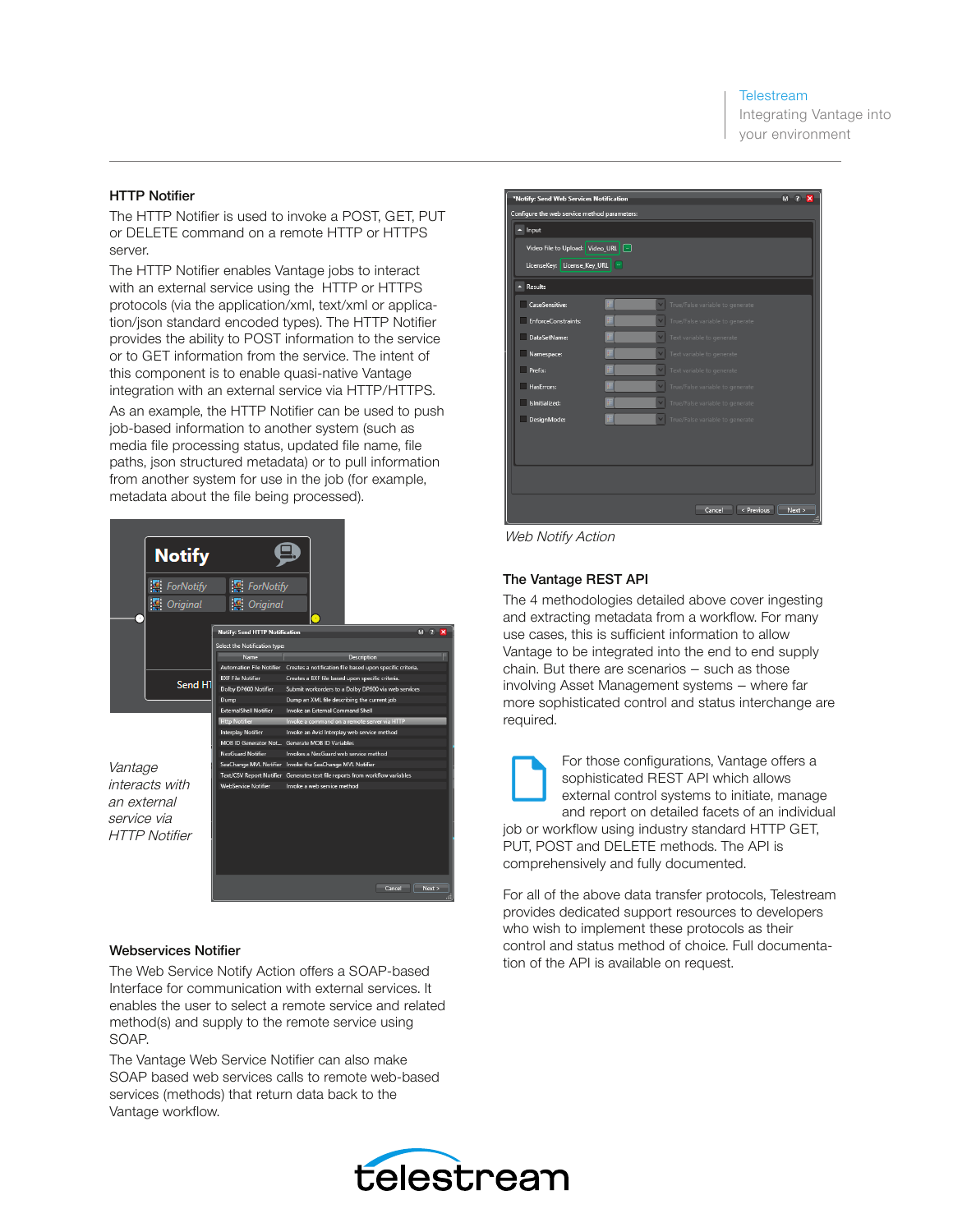Integrating Vantage into your environment

# Integrating 3rd Party Systems into a Vantage Workflow Using Vantage Connectors

So far, this paper has presented Vantage data exchange Actions in which the user defines metadata fields (e.g. "Variables") based upon various communication protocols and formats. Vantage Connectors offer API level integration with specific applications and include a GUI for Variable selection. Connectors can be used to push and pull metadata between Vantage and a 3rd party application. As Connectors are based upon API-level integration, processing status, pass/fail results, file path and other job-specific variables and information are supported. Available Connectors are:

#### NexGuard Connector

NexGuard is used in post-production facilities to provide audio and video watermarking that makes content copies traceable and secure throughout the dubbing, review, preview, and distribution processes. The optional Vantage NexGuard connector allows you to embed a NexGuard watermark during transcoding in Vantage.

#### Teletrax Connector

The Teletrax system uses an imperceptible watermark in a piece of video content to monitor when and where that content is broadcast. Teletrax monitors over 1900 terrestrial, satellite and cable channels worldwide and records and logs any Teletrax watermarks detected on those channels. The optional Vantage Teletrax connector allows the Teletrax watermarking capability to be used from within Vantage.

# Aspera faspex Connector

Aspera faspex™ transport technology is a transfer protocol that leverages existing WAN infrastructure and commodity hardware to achieve speeds many times faster than standard FTP and HTTP, while delivering end-to-end security, 100% reliability and bandwidth control. The optional Vantage Aspera service enables the automated delivery of media and associated files directly to Aspera faspex Servers.

# Interra Baton Connector

Interra Systems Baton is a file-based QC tool that includes comprehensive quality checks to verify a wide variety of content transformations. The optional Vantage Baton connector enables the Baton QC process to be utilized as an action within a Vantage workflow.

# Cerify Connector

Cerify® automated file-based QC software which offers extensive analysis of the video quality of large volumes of content. The optional Vantage Cerify connector enables the Cerify QC process to be utilized as an action within a Vantage workflow. As Cerifyis now part of the Telestream product portfolio, this connector is offered as a no-cost option.

# Aurora Connector

Aurora is automated, no-reference, file-based quality control software for digital media. The optional Vantage Aurora connector enables the Aurora QC process to be utilized as an action within a Vantage workflow. As Aurora is now part of the Telestream product portfolio, this connector is offered as a no-cost option.

# FileCatalyst Connector

FileCatalyst is a software-only file transfer solution that provides secure and reliable delivery of files much faster than FTP. The FileCatalyst protocol creates a connection that operates even in poor network conditions. Users may send and receive files across the globe at full line speed, up to 10 Gbps and 1000 times faster than FTP. The optional Vantage FileCatalyst connector and action enable the automated delivery of media and associated files directly to any external FileCatalyst servers you specify.

# Minnetonka Connector

The Minnetonka AudioTools Server (ATS) is a highly configurable and modular audio processing system. The Vantage AudioTools Connector uses the AudioTools Server to support fundamental loudness control workflows and custom, predefined workflows for broadcasters.

# Nexidia Connector

Nexidia's Illuminate QC provides automated closed caption and video description verification, closed caption alignment, and language verification for broadcast and IP infrastructures. The optional Vantage Nexidia QC connector provides access to Nexidia's Illuminate QC functionality from within Vantage workflows.

# Screen MediaMate Connector

MediaMate is a flexible software system to encode, repurpose and/or decode subtitles and captions. The optional Vantage MediaMate connector offers a direct I/O connection from Vantage workflows to MediaMate. Through this connector, you can use Screen's Media-Mate software to perform tasks under control of a Vantage workflow.